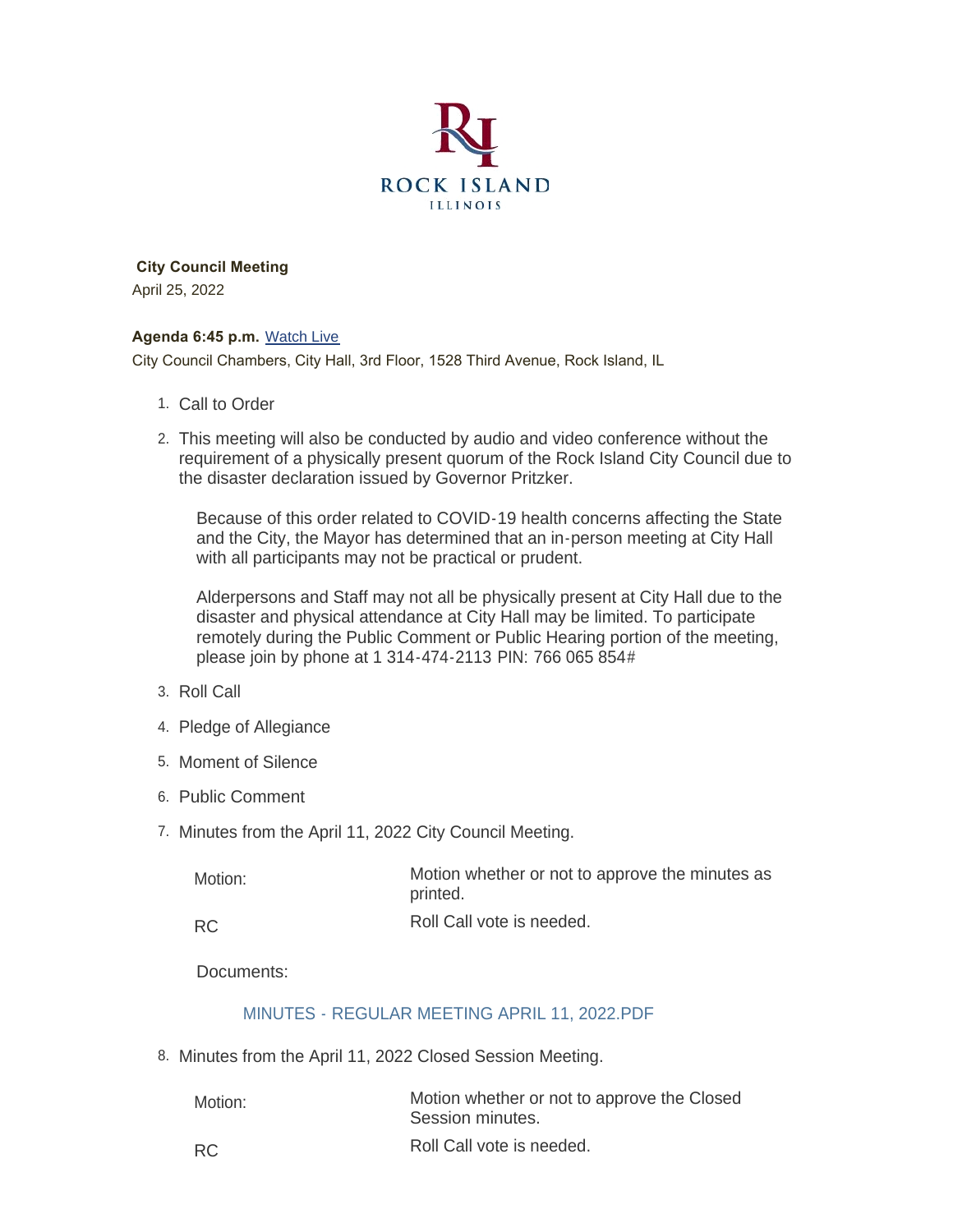- 9. Update Rock Island
- 10. Mayor Thoms will close the regular meeting and open a Public Hearing on a request from Nicole Watson Lam, The Urban Reserve for a waiver of the signature requirement to secure a Liquor License at 1711 2nd Avenue.

Mayor Thoms will close the Public Hearing, reconvene the regular meeting, and entertain a motion.

Motion whether or not to recommend to the Mayor/Liquor Commissioner to waive the signature requirement as requested and approve the liquor license. Motion:

RC

Roll Call vote is needed.

Documents:

## [PUBLIC HEARING LIQUOR LICENSE - NICOLE WATSON LAM.PDF](https://www.rigov.org/AgendaCenter/ViewFile/Item/5515?fileID=7899)

11. Mayor Thoms will close the regular meeting and open a Public Hearing on a request from Kenneth Allen, The Gathering for a waiver of the signature requirement to secure a Liquor License at 1718 2nd Avenue.

Mayor Thoms will close the Public Hearing, reconvene the regular meeting, and entertain a motion.

Motion whether or not to recommend to the Mayor/Liquor Commissioner to waive the signature requirement as requested and approve the liquor license. Motion:

Roll Call vote is needed. RC

Documents:

### [PUBLIC HEARING LIQUOR LICENSE - KENNETH ALLEN.PDF](https://www.rigov.org/AgendaCenter/ViewFile/Item/5517?fileID=7898)

12. Request from Good Shepherd Presbyterian Church at 1822 24th Street to vacate a section of an alleyway located between two properties they own to locate two ground mounted solar arrays. (Second Reading)

| Motion:   | Motion whether or not to pass the ordinance. |
|-----------|----------------------------------------------|
| <b>RC</b> | Roll Call vote is needed.                    |

Documents:

### [CED - GSPC VACATION REQUEST.PDF](https://www.rigov.org/AgendaCenter/ViewFile/Item/5508?fileID=7872)

- Claims 13.
	- a. Report from the Human Resources Department regarding payment in the amount of \$11,652.54 to David G. Morrison, City Attorney, for services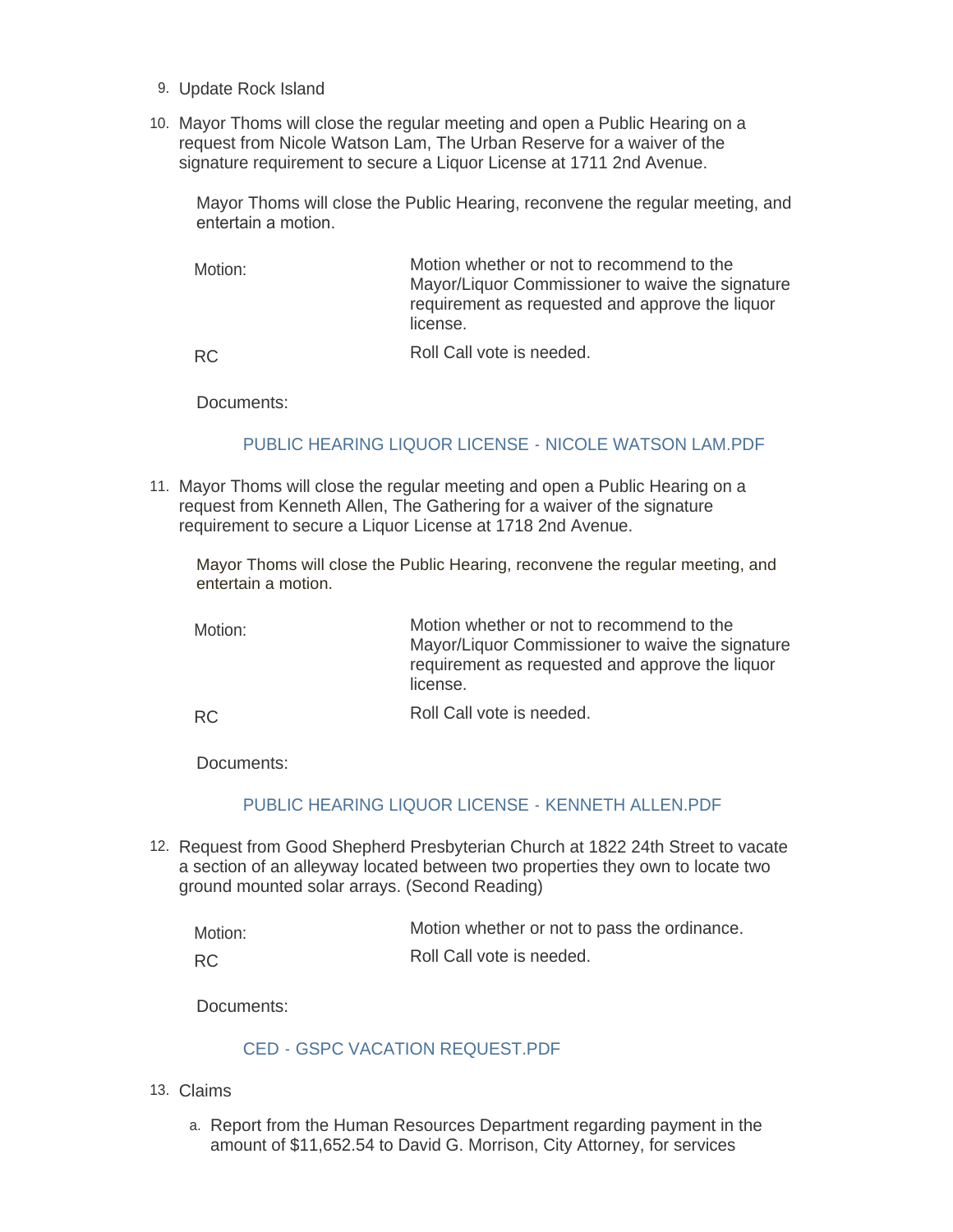amount of \$11,652.54 to David G. Morrison, City Attorney, for services rendered during the month of March 2022.

| Motion: | Motion whether or not to approve claims item |
|---------|----------------------------------------------|
|         |                                              |
| RC.     | Roll Call vote is needed.                    |

Documents:

### [CLAIMS - ATTORNEY BILL MARCH 22.PDF](https://www.rigov.org/AgendaCenter/ViewFile/Item/5525?fileID=7888)

b. Report from the Public Works Department regarding payment to McClintock Trucking & Excavating, Inc. of Silvis, IL in the amount of \$14,185.47 for the Water Service and Sanitary Lateral Repair Program, Project Numbers 2526 and 2564.

Documents:

### [CLAIMS - PW MCCLINTOCK 2022-075.PDF](https://www.rigov.org/AgendaCenter/ViewFile/Item/5526?fileID=7889)

c. Report from the Public Works Department regarding final payment to Centennial Contractors of Moline, IL in the amount of \$256,960.76 for the 35th Street Reconstruction 6th and 7th Avenues Project, CRI 2833.

| Motion: | Motion whether or not to approve claim items b |
|---------|------------------------------------------------|
|         | and c.                                         |

RC

Roll Call vote is needed.

Documents:

### [CLAIMS - PW CENTENNIAL 2022-077.PDF](https://www.rigov.org/AgendaCenter/ViewFile/Item/5527?fileID=7890)

Claims for the week of April 1 through April 7, 2022 in the amount of \$591,968.70; 14. April 8 through April 14, 2022 in the amount of \$281,351.35; and payroll for the weeks of March 21 through April 3, 2022 in the amount of \$1,517,165.87.

| Motion: | Motion whether or not to allow the claims and<br>payroll. |
|---------|-----------------------------------------------------------|
|         |                                                           |

Roll Call vote is needed. RC

Documents:

[CLAIMS - AP CHECK REGISTER 040722.PDF](https://www.rigov.org/AgendaCenter/ViewFile/Item/5510?fileID=7873) [CLAIMS - AP CHECK REGISTER 041422.PDF](https://www.rigov.org/AgendaCenter/ViewFile/Item/5510?fileID=7874) [CLAIMS - PAYROLL EXPENSE POSTING REPORT 040822.PDF](https://www.rigov.org/AgendaCenter/ViewFile/Item/5510?fileID=7875)

15. ACH payments for the month of March 2022 in the amount of \$843,389.37.

| Motion:   | Motion whether or not to approve the ACH<br>payments. |
|-----------|-------------------------------------------------------|
| <b>RC</b> | Roll Call vote is needed.                             |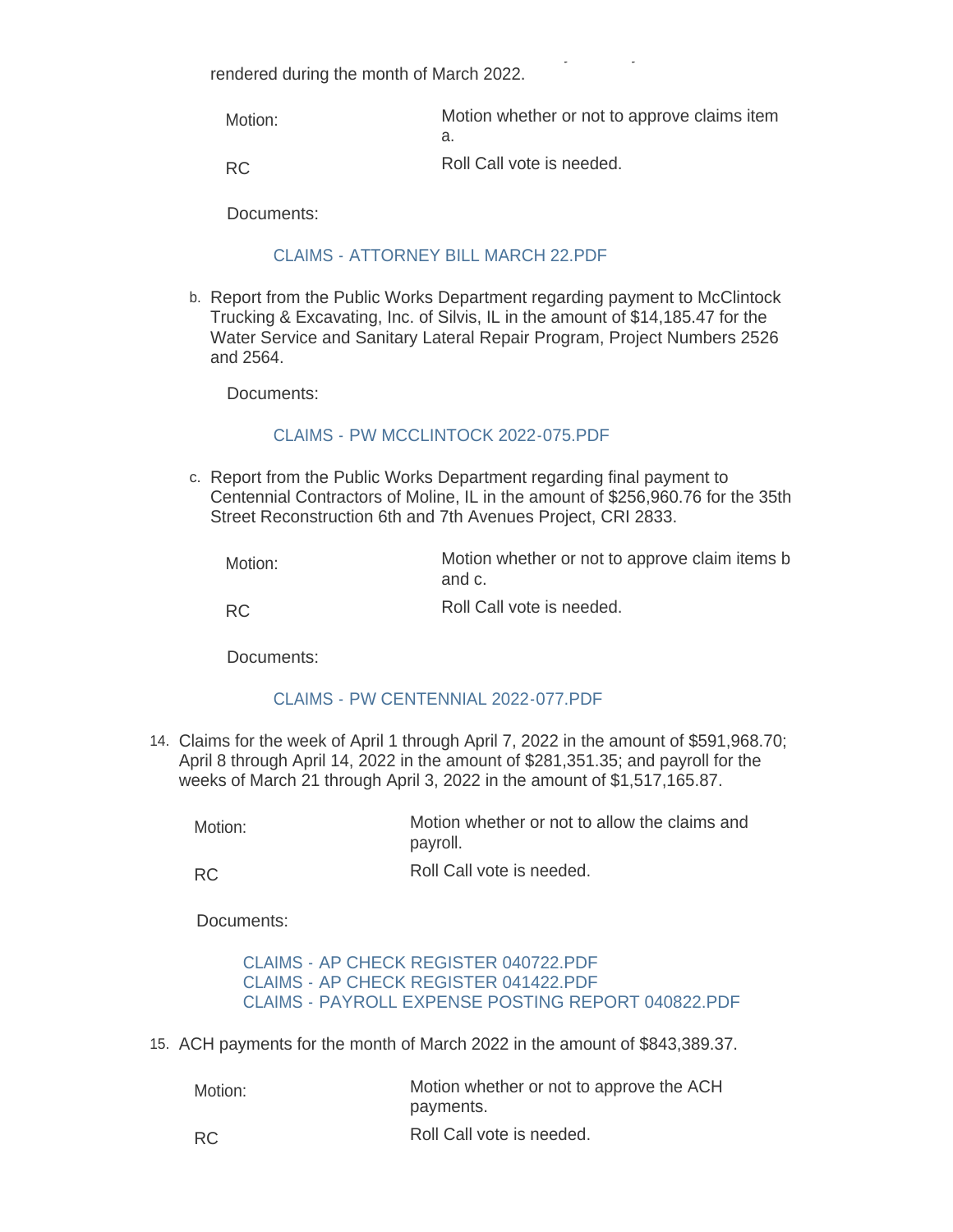Documents:

# [ACH REPORT MARCH 2022.PDF](https://www.rigov.org/AgendaCenter/ViewFile/Item/5529?fileID=7891)

16. Purchase Card claims for the period of March 1 through March 28, 2022 in the amount of \$69,534.20.

Motion whether or not to approve the purchase card claims. Motion:

Roll Call vote is needed. RC

Documents:

# [PURCHASE CARD REPORT 3.28.22.PDF](https://www.rigov.org/AgendaCenter/ViewFile/Item/5530?fileID=7892)

17. Report from the Public Works Department regarding sealed bids for the application of 9,000 square yards of asphalt-based rejuvenator at the intersection of 38th Street and 18th Avenue and the application of 30,000 square yards of maltene based restorative seal on Ridgewood Road, recommending the bid be awarded to Corrective Asphalt Materials, LLC of South Roxana, IL in the amount of \$48,570.00.

| Motion: | Motion whether or not to approve the bid as<br>recommended and authorize the Interim City<br>Manager to execute the contract. |
|---------|-------------------------------------------------------------------------------------------------------------------------------|
| RC.     | Roll Call vote is needed.                                                                                                     |

Documents:

# [PW - BID ASPHALT 2022-074.PDF](https://www.rigov.org/AgendaCenter/ViewFile/Item/5512?fileID=7878)

18. Report from the Public Works Department regarding sealed bids for a five-year contract for landscaping beds on 4th and 5th Avenues between 15th and 24th Streets, recommending the bid for the contract be awarded to Yard Vets LLC, Davenport, IA in the amount of \$160,000.00.

Motion whether or not to approve the bid for the contract as recommended and authorize the Interim City Manager to execute the contract documents. Motion:

RC

Roll Call vote is needed.

Documents:

# [PW - BID LANDSCAPING CONTRACT 2022-076.PDF](https://www.rigov.org/AgendaCenter/ViewFile/Item/5513?fileID=7879)

19. Report from the Community & Economic Development Department regarding a request to sell a City-owned parcel 11326 (Ridgewood Road Farm parcel) to the Saia Motor Freight Line, LLC for a distribution and truck terminal.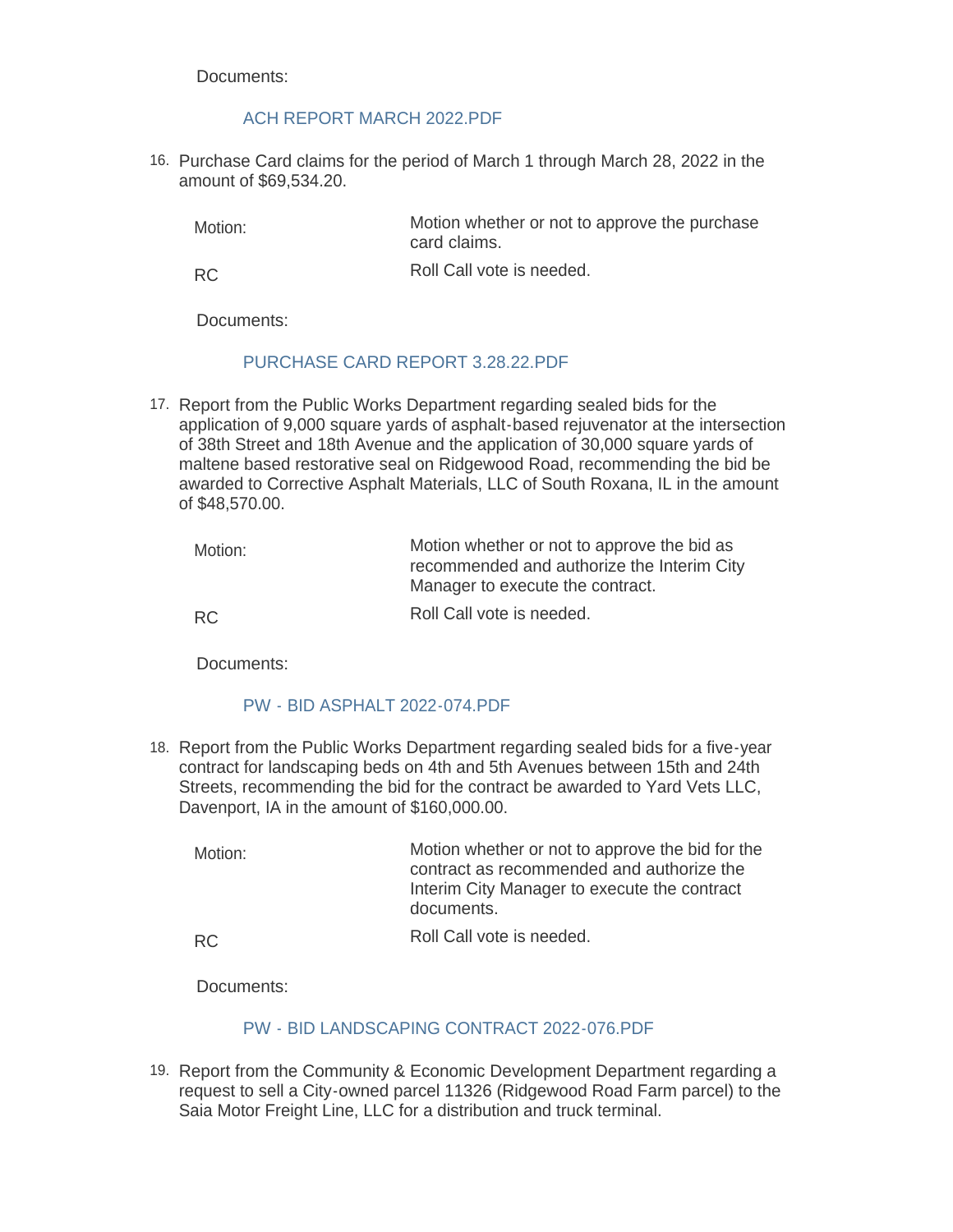| Motion: | Motion whether or not to approve to sell parcel<br>11326 to the Saia Motor Freight Line, LLC;<br>authorize the Interim City Manager to execute the<br>letter of intent; and direct staff to negotiate a<br>purchase agreement. |
|---------|--------------------------------------------------------------------------------------------------------------------------------------------------------------------------------------------------------------------------------|
| RC.     | Roll Call vote is needed.                                                                                                                                                                                                      |

Documents:

## [CED - PARCEL RIDGEWOOD.PDF](https://www.rigov.org/AgendaCenter/ViewFile/Item/5509?fileID=7876)

- 20. Report from the Public Works Department regarding a resolution for the maintenance of streets and highways by the municipality under the Illinois Highway Code and request for expenditure/authorization of Motor Fuel Tax funds for the 35th Street reconstruction project between 6th and 7th Avenues.
	- Motion whether or not to approve the request as recommended for the expenditure/authorization of Motor Fuel Tax Funds; adopt the resolution; and authorize the Interim City Manager and City Clerk to execute the documents. Motion:

Roll Call vote is needed. RC

Documents:

# [PW- RESOLUTION AND REQUEST TO USE MOTOR FUEL TAX](https://www.rigov.org/AgendaCenter/ViewFile/Item/5511?fileID=7877)  FUNDS 2022-036.PDF

21. Report from the Legal Department regarding amendments to Article VI, Division 5, Human Rights Commission Ordinance. (First Reading)

Motion whether or not to consider the amendments to the ordinance. Motion:

Roll Call vote is needed. RC

Documents:

# [LEGAL - HUMAN RIGHTS COMMISSION ORDINANCE.PDF](https://www.rigov.org/AgendaCenter/ViewFile/Item/5523?fileID=7886)

22. Report from the Finance Department regarding an adjustment to the CY 2022 budget, increasing the Parks and Recreation Fund (555) revenue and expenditure budgets by \$50,000.00.

Motion whether or not to approve the budget adjustment as recommended. Roll Call vote is needed. Motion: RC

Documents: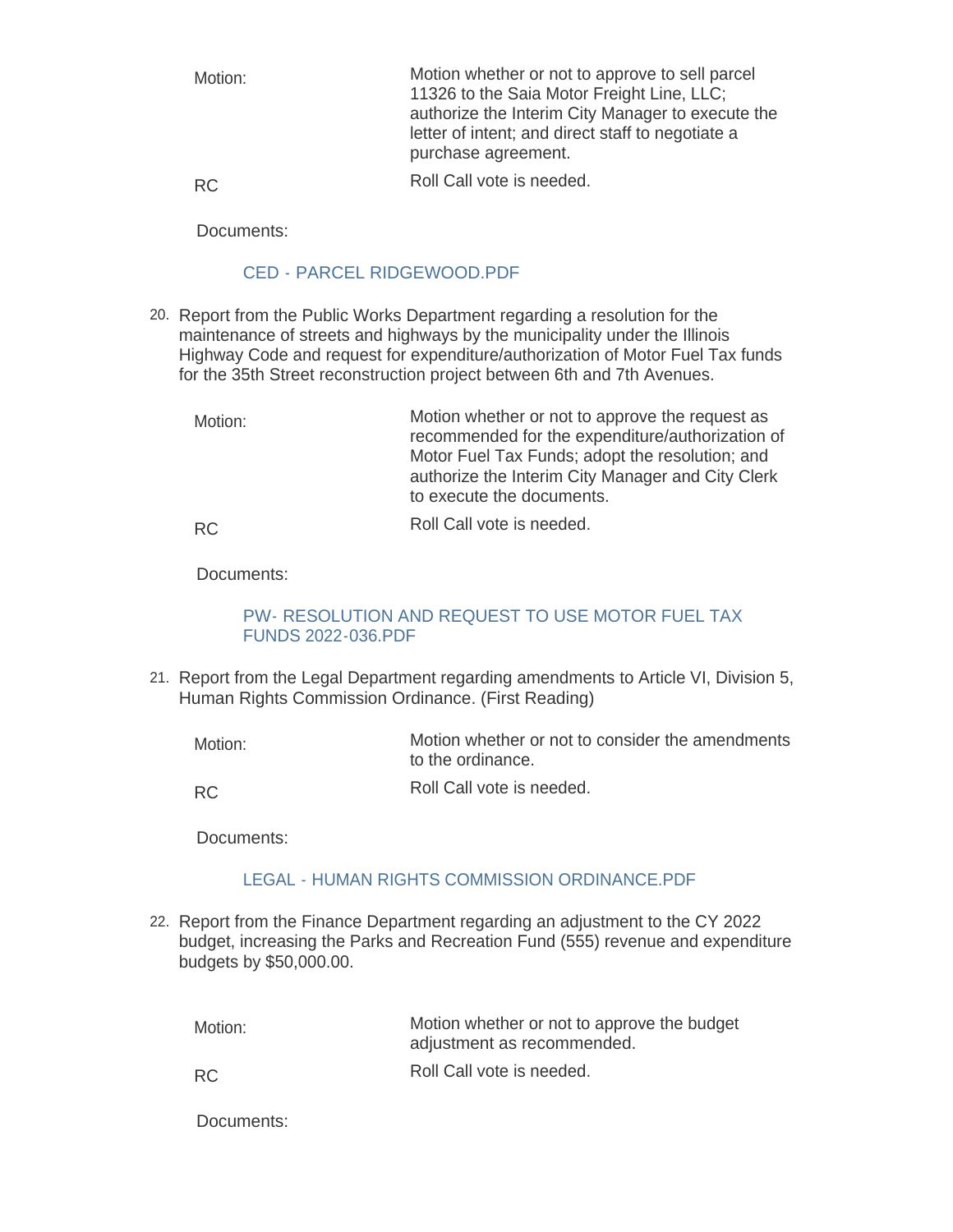## [FINANCE - BUDGET ADJUSTMENT PARKS.PDF](https://www.rigov.org/AgendaCenter/ViewFile/Item/5514?fileID=7885)

23. Report from the Finance Department regarding adjustments to the CY 2022 budget, decreasing expenditures in the Fleet Amortization Fund and increasing expenditures in the General Fund by \$30,316.50.

Motion whether or not to approve the budget adjustment as recommended. Motion:

RC

Roll Call vote is needed.

Documents:

# [FINANCE - BUDGET ADJUSTMENT PW.PDF](https://www.rigov.org/AgendaCenter/ViewFile/Item/5522?fileID=7893)

24. Report from the City Manager regarding the appointment of Richard Landi as Police Chief.

Upon City Council approval, the City Clerk will administer the Oath of Office.

| Motion:   | Motion whether or not to approve the appointment<br>as recommended. |
|-----------|---------------------------------------------------------------------|
| <b>RC</b> | Roll Call vote is needed.                                           |

Documents:

# [CITY MANAGER - POLICE CHIEF APPOINTMENT.PDF](https://www.rigov.org/AgendaCenter/ViewFile/Item/5521?fileID=7895)

25. Report from the Mayor's Office regarding the appointments and reappointments to the Preservation Commission, Commercial Industrial Revolving Loan Fund, Liquor Commission, Board of Zoning Appeals, Park Board, and Fire Pension Board.

| Motion: | Motion whether or not to approve the appointments<br>and reappointments as recommended. |
|---------|-----------------------------------------------------------------------------------------|
|         |                                                                                         |

RC

Roll Call vote is needed.

Documents:

### [MAYOR - APPOINTMENTS AND REAPPOINTMENTS TO PARK,](https://www.rigov.org/AgendaCenter/ViewFile/Item/5524?fileID=7896)  PRESERVATION, CIRLF, LIQUOR, ZONING APPEALS, FIRE PENSION.PDF

26. Report from the City Clerk's office regarding requests from Othea Stevenson, Shiloh, IL to use sound amplification and close off 12th Street and 10th Avenue between 11th Street and 12th Avenue and Glenhurst Court/DeMar's Way on Saturday, May 7, 2022 from 2:00 p.m. to 5:00 p.m. as part of a block party against gun violence.

Motion:

Motion whether or not to approve the street closing and sound amplification requests as recommended.